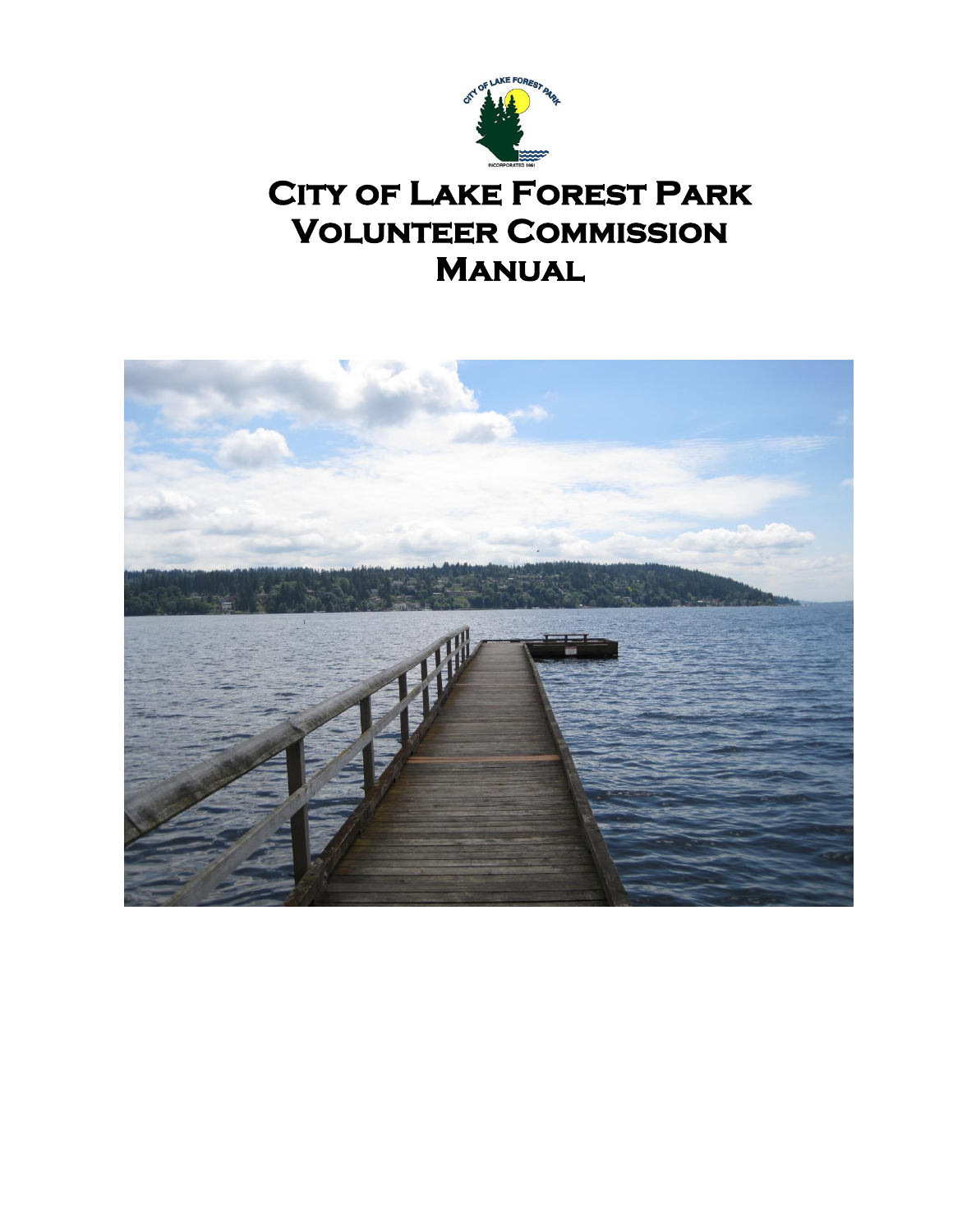

## **THE LAKE FOREST PARK VOLUNTEER COMMISSION SYSTEM**

Commissions play an important role in city government. Commissioners represent the views, needs and values, and provide an independent voice of the community in making recommendations on programs and policies to the Mayor and City Council. Each commission maintains knowledge and expertise on issues related to their commission's focus and plays a role in influencing policy decisions.

Commission work presents many fulfilling experiences:

- 1. The satisfaction in fulfilling civic responsibilities and making the city a better place to live.
- 2. The opportunity to learn about broader aspects of government.
- 3. The opportunity to meet new people and work on behalf of the betterment of the community.
- 4. The opportunity to gain volunteer advisory experience to add to your resume.

### **Commissions and Committees**

- 1) **\* Planning Commission:** Drafts the city's comprehensive plan and makes recommendations on the zoning code and related land use policies.
- 2) **Transportation Commission:** Provides advice, guidance and support for improved movement throughout the city by foot, bus, bicycle or motor vehicle.
- 3) **The Community Services Commission:** Focuses on parks and recreation, human services, public safety in enhancing the quality of life and inspiring a sense of unique community.
- 4) **Environmental Quality Commission**: Advises on environmental policy issues, advocates for safeguarding and improving the environment, and provides related community education
- 5) **Economic Development Commission:** Promotes the long-term economic health and sustainability of the city.
- 6) **\* Civil Service Commission:** The Civil Service Commission has jurisdiction on police personnel issues, as required by state law. It administers civil service rules for the Police Department that includes establishing eligibility lists for hiring, reviewing candidate applications and making hiring recommendations. The additional duties of this commission are defined in the civil service code of the city.

\* Note: The Planning and Civil Service Commissions are required by Washington State Statute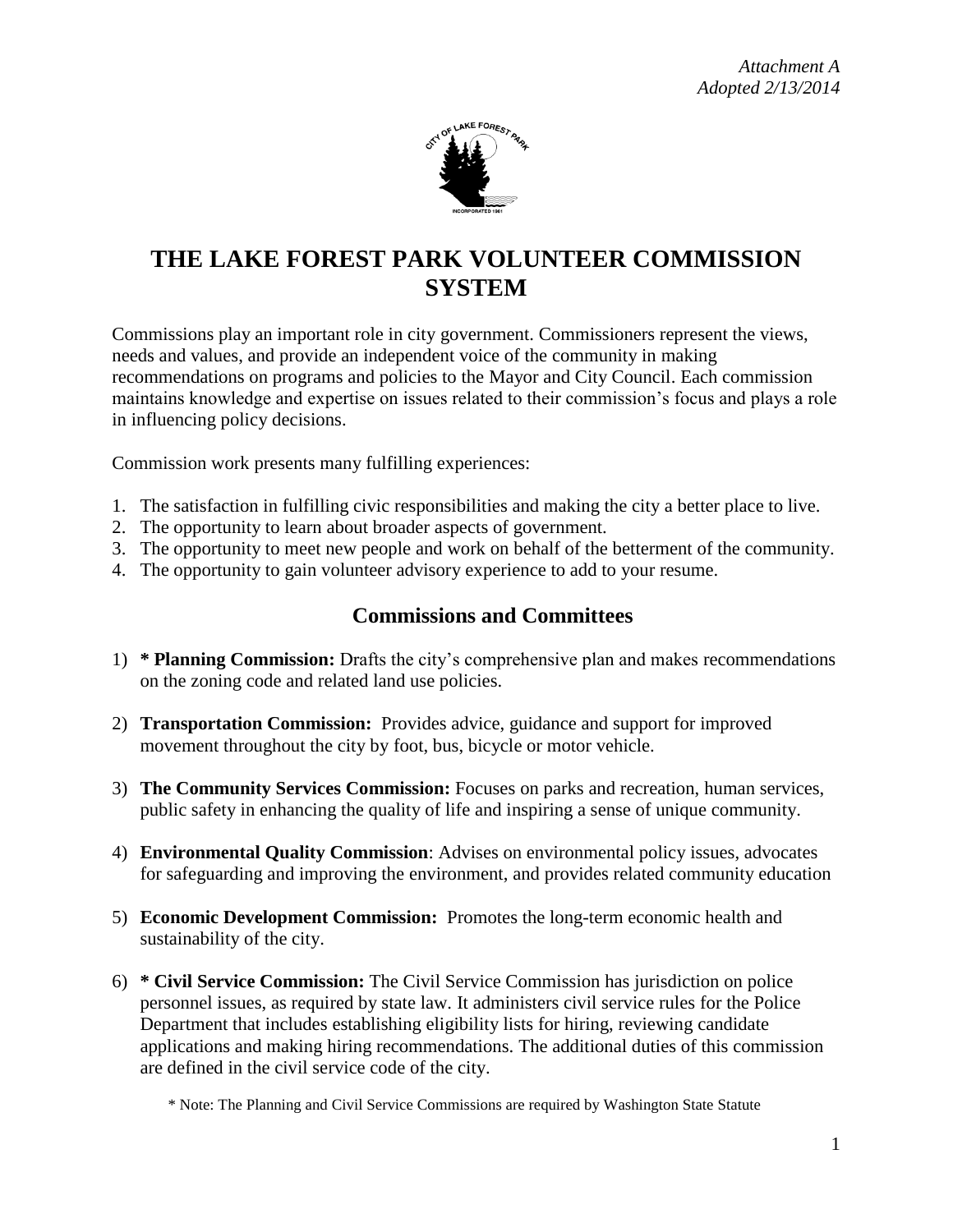7) **Library Committee:** Ensures that the library is responsive to the needs of the community by maintaining communication with city government, the community, and the King County Library System.

#### **Task Forces**

The Mayor and the council may from time to time establish task forces. Task forces or committees are formed on a temporary basis to deal with a specific policy area or issues.

#### **Sub-Committees**

Commissions may establish, through their approved work plan, sub-committees of the commission's appointed members in order to advise to commission on specific aspects of their work plan. Sub-committees make only recommendations to their commission, and may not take final action on any commission business even with a quorum of a commission present at a sub-committee meeting.

## **The Process for Becoming a Commissioner**

#### **1) Residency Requirements for Commissioners**

Members of the planning and civil service commissions must be residents. However, on all of the other commissions, business owners or employees of businesses located in Lake Forest Park may serve in one position. The economic development commission may have three non-residents who own or work for local businesses. If a commissioner moves out of the city and/or is no longer employed in the city, the commissioner must resign.

#### **2) Nomination Process**

Commissioners are nominated by the Mayor and confirmed by the Council. Generally, the Mayor will request a resume or a letter of interest from an interested individual. The prospective member may also complete the commissioner application and send it to the deputy city clerk. The Mayor and the chair of the commission meet with a prospective commissioner prior to proceeding with a formal nomination.

#### **3) Confirmation Process**

The council must confirm the appointments, with the exception of Civil Service commissioners. Prior to consideration of confirmation by the City Council, prospective commissioners must attend at least one meeting of the commission to which he or she is being appointed. The city councilmembers interview the candidate during a council work session. Nominees should be prepared to answer questions from the councilmembers. In the past, councilmembers have been interested in why the nominee wants to serve, as well as his or her interest and/or experience with the issues addressed by the commission. The nomination process is



continued to the next council meeting for final action. After confirmation, the city clerk's office sends a letter to the individual notifying him/her of the appointment.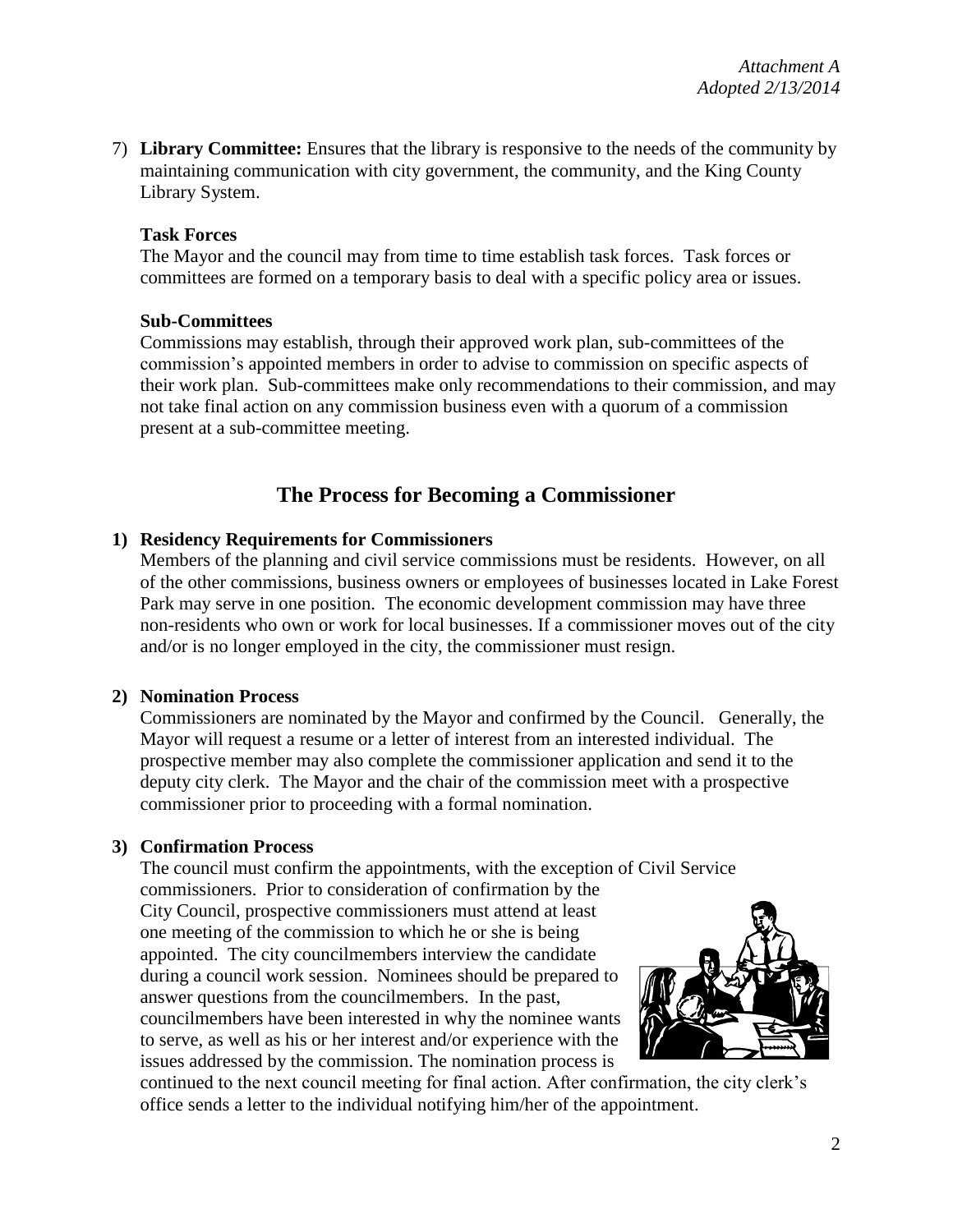### **Commission Terms and Reappointments**

#### **1) Term Commitments**

Commission terms are three years, except for Civil Service commissioners who serve for six years. All of the commissions have nine members with the exception of the Civil Service Commission that has three. Commissioners are appointed starting March 1 of each year. Vacancies are filled throughout the year.An individual may be re-appointed to a commission with the approval of the Mayor and Council. Commissioners may serve for two consecutive three-year terms on the same commission. Commissioners who reach their term limit may be appointed to serve on the same commission after a one-year break in service. The Mayor may fill vacancies at any time. If a commissioner is appointed to fulfill the term of a commissioner who has left, the remainder of the term is not considered as part of the two three-year terms.

#### **2) Resignations**

If a commissioner is unable to complete the term, it is important to advise the Mayor and commission chair. A letter of resignation should be sent to the Mayor indicating the date the resignation is effective or whether the commissioner is able to serve until a replacement is named and confirmed.

### **Work Schedule for Commissions**



| Written annual report completed                               | Last week in February |
|---------------------------------------------------------------|-----------------------|
| Term expiration                                               | February 28           |
| New commissioners begin their terms of office.                | March 1               |
| Chair and vice chair selected by quorum of commission members | March 31              |
| Annual work plan due to Mayor and City Council                | August 30             |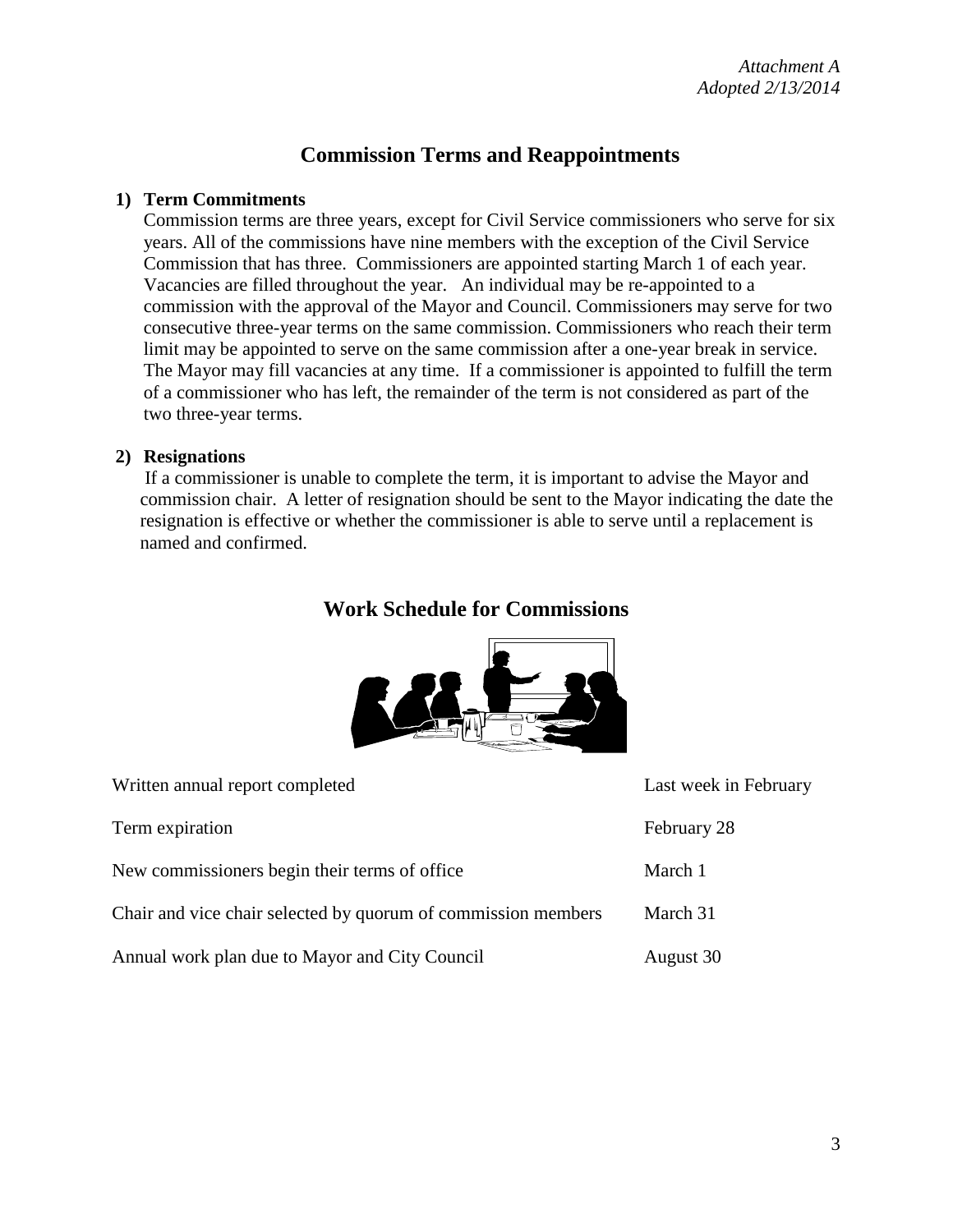## **Commission Role and Responsibilities**

Each commission is unique in its purpose, mission, and role. The ordinance passed by the City Council on June 24, 2008 is included in the appendix and provides further information on commission responsibilities.

#### **1) Commission Role**

Members of all commissions provide an important link between and among the public and city departments, the Council and the Mayor. The information that members provide about community needs and opinions can have a profound effect on local policies and lead to improved service. With their independent voices, commission members play a very special role in making recommendations on important societal and governmental issues. Individual commission members are encouraged to make their service on the commission known to their neighbors and community, and be open to input from the public.

Commissions do not create or administer policy, programs, or services. They do not have authority to enforce policy or create rules, but their analysis and recommendations can play an important role in furthering the effective operation of city government. Commissioners are not representatives of the city unless authorized by the Mayor and City Council to act or speak on the city's behalf.

#### **2) Advisory Duties of Commissions**

- Serve as advisors on policy matters to the Mayor and/or council.
- Study existing policy and its implementation and make recommendations for changes at request of Mayor and City Council.
- Implement the commission's approved work plan.
- Sponsor public meetings, public education programs, or surveys to gain insight about public views at the request of the administration with the approval of the administration. This may result in recommendations for new programs or new ways of approaching issues.
- Assist and evaluate the implementation of city sponsored programs.
- Volunteer in implementing projects.
- Provide budget input during the budget building process.

#### **3) Restrictions and Requirements**

The commissioner should be aware of certain restrictions and requirements that may affect a commissioner's tenure.

- Each commission is required to meet once a quarter unless they are subject to state requirements.
- Commission members must be familiar with and operate within the governing ordinance.
- Recommendations approved by the Commission should be in written notes.
- Commissioners vote by a show of hands, roll call or voice vote. A secret ballot is prohibited.
- Commission meetings and sub-committee meetings are open to the public.
- Meetings must be properly noticed in advance, posted on the City web site and attendance made accessible to the public.



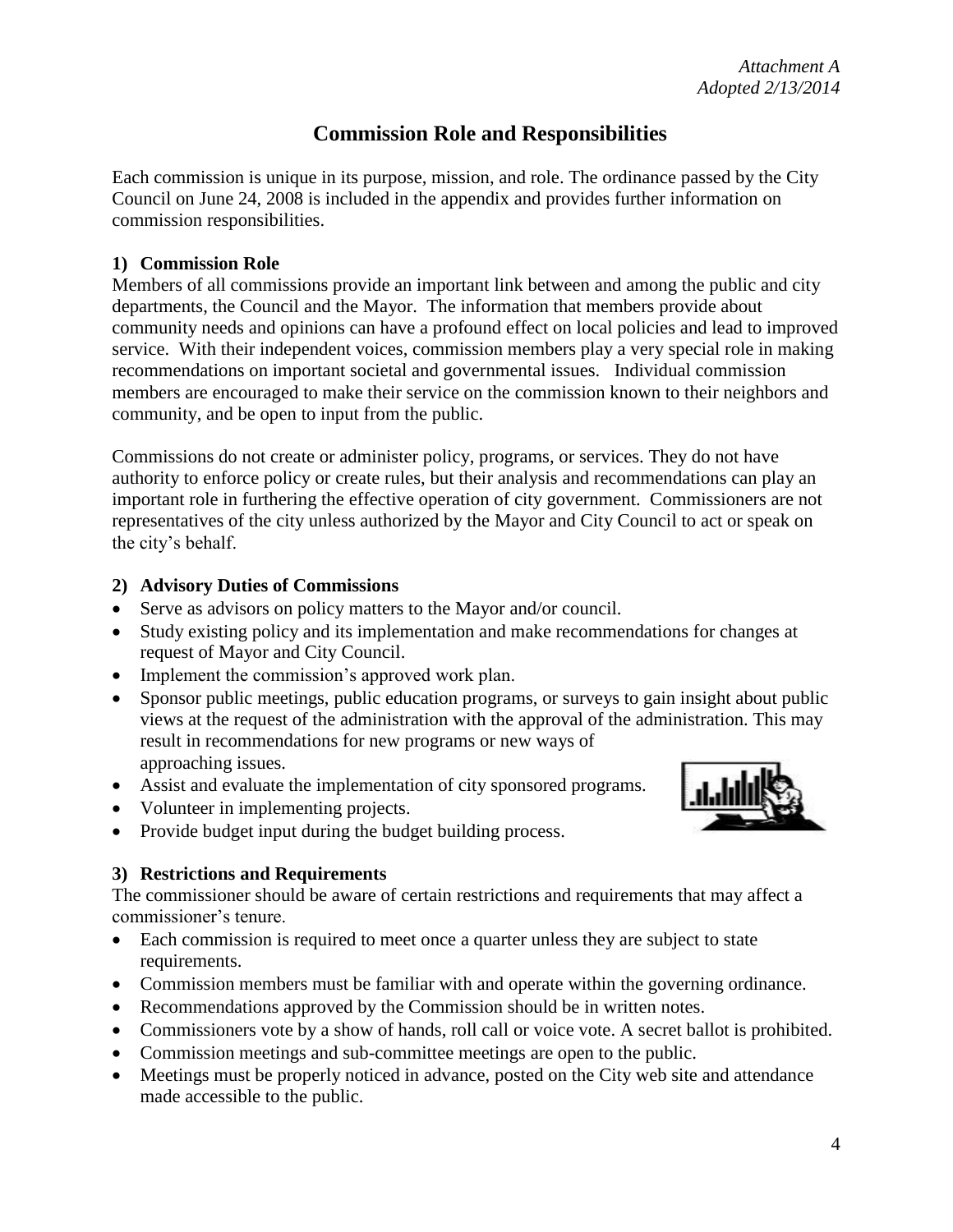- No commission member may make unilateral decisions on behalf of the commission, take action or represent the view of the commission without the consent of the commission.
- Individual commission members may not speak for the city or act in a manner that may be construed as representing the city unless specifically authorized to do so in coordination with the administration.
- Positions taken by a commission are advisory to the Mayor and City Council and are not positions of the City.
- Questions about commission issues should be directed to the commission's staff, the city administrator or the Mayor who will see that all commission members receive information by the next regular meeting.
- The Mayor and the city administrator are responsible for staffing the commissions and the daily work priorities of city staff.
- Commissions may initiate and propose, subject to approval by the council, new issue areas for review and discussion through their work plan and updates to their work plan. Discussion of new initiatives should not interfere with achievement of the adopted work plan.

## **The Commission Chair**

#### **1) The Chair's Role**

The chair plays an important role as facilitator and leader of the commission. The chair works with staff in setting the agenda for meetings in order to achieve the commission work plan and provides the following:

- Keeps the discussion focused and on topic
- Clarifies and rephrases if people are not understood
- Assures that commissioners are heard on any given topic
- Manages the pacing of the meeting
- Separates areas of agreement from areas of disagreement
- Summarizes ideas, content and recommendations
- Manages conflict
- Tests for agreement
- Gets feedback
- Makes sure everyone know the decisions that are being made
- Calls for a vote of members as deemed necessary. Voting by secret ballot is prohibited and the chair as a member of the commission must vote.

#### **2) Chair's Role in Relation to New or Prospective Members**

- The chair is responsible for meeting with individual prospective members in coordination with the Mayor.
- After a new member is accepted to the commission, the chair in coordination with staff is responsible for providing an orientation.

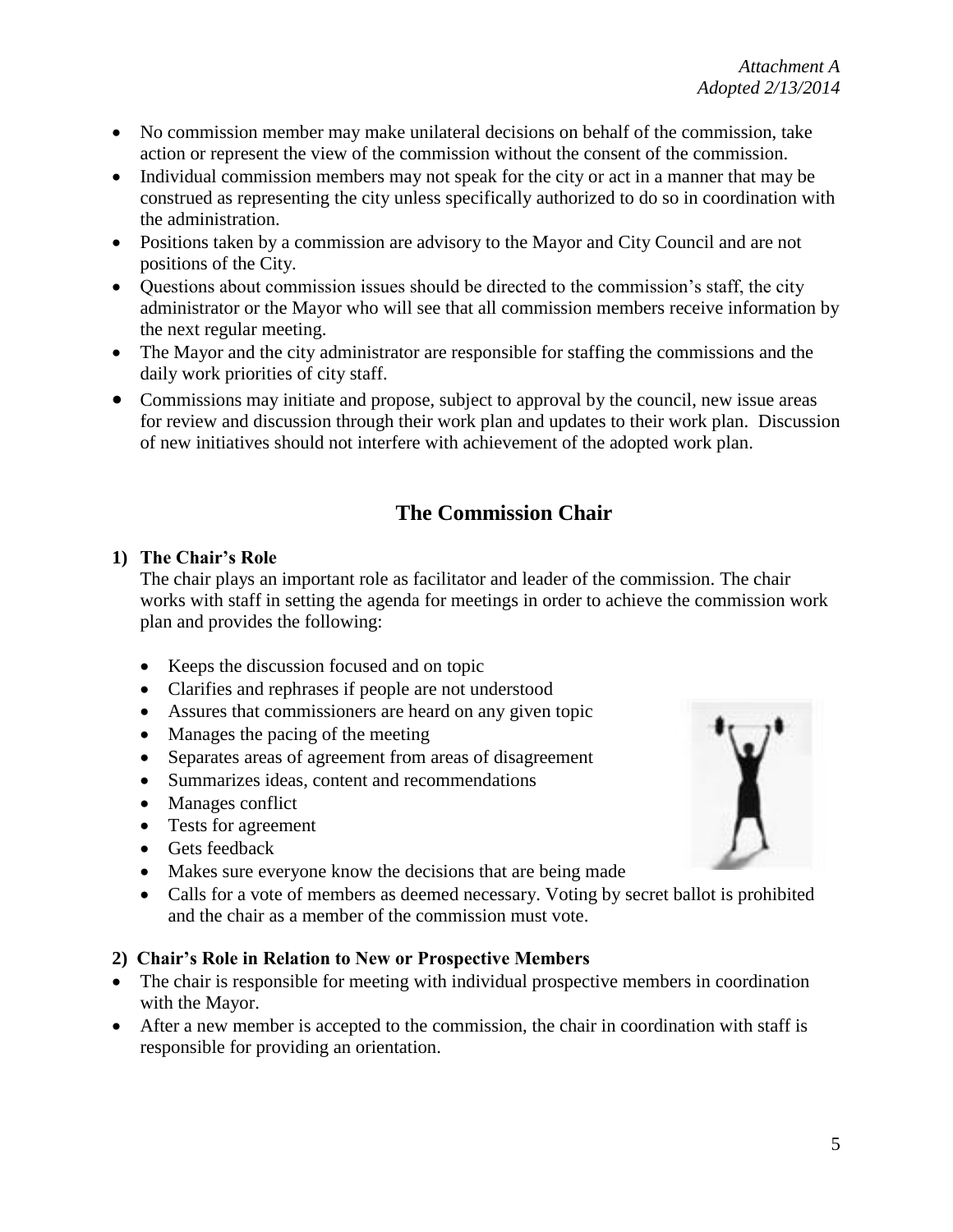#### **3) The Vice Chair's Role**

The Vice Chair assumes the duties of the Chair in the Chair's absence. Commissions may delegate other normal functions and duties to the Vice Chair at each commission's discretion.

#### **4) Selection of the Chair and Vice Chair**

Each commission shall have a chair and vice chair, elected by a quorum of the appointed commission members by March 31 of each year. Commission members may be elected to chair the committee to which they are appointed no more than 36 months out of any 48-consecutivemnonth period. Chair terms will begin upon election and end upon election of a new chair or not later than March 31st of the subsequent year.

If no chair or vice chair are elected by March 31, the Mayor shall select a chair and vice chair from the appointed members of the commission and submit the names to the City Council by the first regular Council meeting of April for confirmation.

#### **5) Meeting Notes**

The commission chair must assign a commission member to take meeting notes if staff is not available. The names of members in attendance and those absent should be recorded in the notes. The purpose of the notes is to record important decisions and recommendations. Notes are a record of the summary of the meeting and should be distributed to members in a timely fashion for approval at the next meeting of the commission. Notes will be posted on the web after being approved by commission members.

#### **6) Guests, Experts and Other Outside Participation**

Commissions may invite guests, experts and other non-appointed individuals to participate in specific agenda item discussions. These invited participants may not vote on specific recommendations or decisions.

#### **7) Managing the Public at Commission Meetings**

Members of the public may attend commission meetings. It is at the discretion of the commission via the chair when the commission wants to hear from them. If there is a tight agenda, it may be best to have participation at the end of the meeting. If the public is to comment on a particular item it may be most appropriate to have comments first or when the specific item comes up. It is helpful to make meeting procedures clear to guests, especially if they are unfamiliar with commission procedures. The chair can also establish reasonable time limits for each speaker. Sometimes there will be difficult behavior at the meeting; it is the responsibility of the chair to manage the behavior. If there are ongoing problems, contact the Mayor for assistance.

#### **8) Quarterly Meetings with the Mayor and City Council**

Each quarter, the chairs and vice chairs of the commissions meet with the Mayor and a Council designated city councilmember. The purpose of these meetings is to share major issues with the other commissions and to provide an opportunity for joint planning. Meetings are held in the evening generally on the first Monday of the quarter.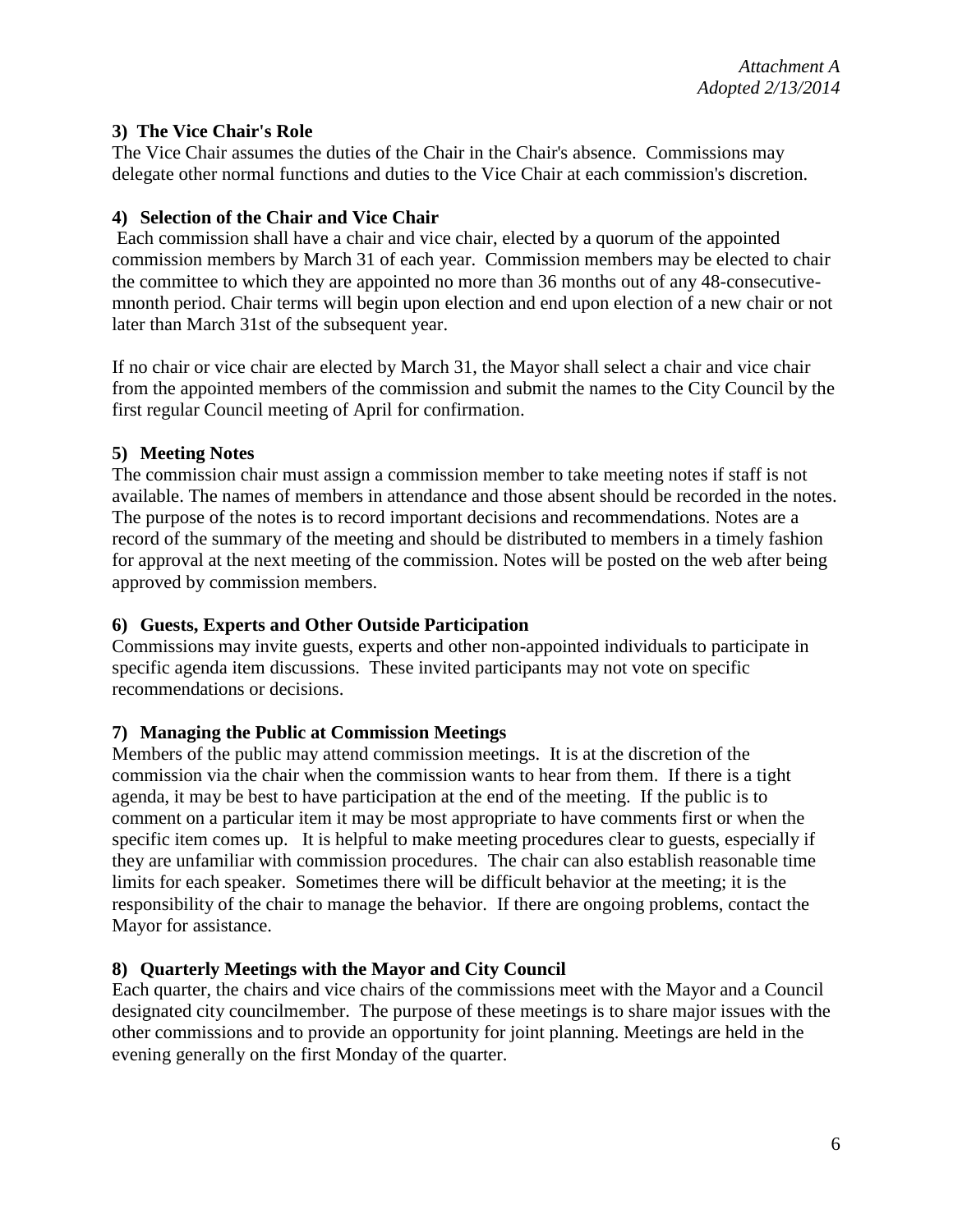*Attachment A Adopted 2/13/2014*



## **Being an Effective Commissioner**

Lake Forest Park commissions vary in complexity and operation. Because commission members are in a critical position to shape and influence commission decisions and actions, it is important that each member keeps informed and up-to-date on issues, council activity, and ordinances affecting their commission. Individuals who accept an appointment to a commission are committing to attending commission meetings and becoming involved in deliberations.

#### **1) Attendance**

It is critical that commissioners attend commission meetings. It is important for the work of the commission and the decisions and deliberations the commissions make. Regular attendance is essential so that decisions are a true representation of the opinions of the commission as a whole. In addition, regular attendance enables commission members to keep abreast of commission concerns and helps ensure that issues are examined from a variety of perspectives.

The city ordinance is specific regarding the attendance requirements. Attendance will be monitored and assessed in six-month periods from March 1 to August 31, and September 1 to February 28.

The Mayor will be in contact with commissioners who are consistently absent from a significant number of meetings to discuss their participation. The city understands the need to balance family and work obligations with the needs of the commission. The Mayor will take into consideration if a commissioner has occasional family obligations, is required to travel because of work, or is ill. However, the Mayor may assume the position is vacant and appoint someone to the position if there are consistent absences of more than 50 percent of the meetings for a year or more. The ordinance requires the Mayor to monitor attendance whether it is excused or not.

#### **2) Meeting Preparation**

Adequate preparation is another requisite for effective membership on the commission. The commission's staff member will provide reports, proposals, and other information to help make informed decisions.

#### **3) Keys to Being an Effective Commissioner**:

- Attend all regularly scheduled and special commission meetings.
- Arrive well prepared and on time for meetings.
- Recognize that serving the public interest is the top priority.
- Recognize that the commission must operate in an open and public manner.
- Become knowledgeable about the legislative process and issues affecting the commission.
- Examine all available evidence before making a judgment.
- Communicate effectively and actively participate in group discussions.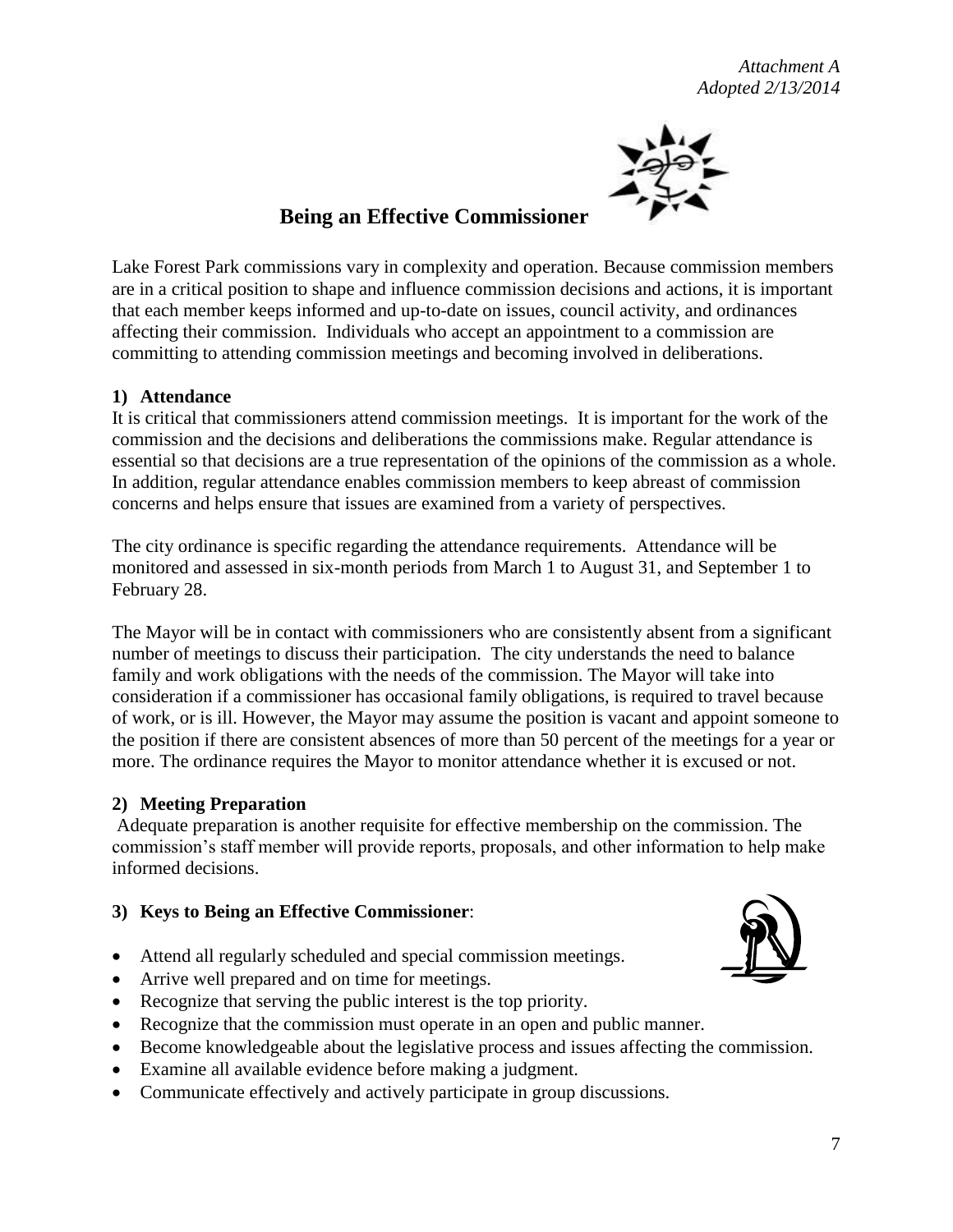- Remember that authority to act is granted to the commission as a whole, not to individual members.
- Possess a willingness to work with the group in making decisions.
- Recognize that compromise may be necessary in order to reach group consensus.
- Commission members are expected to work with all of the other members of the commission. If one member has personal problems with other members or staff, please contact the city administrator or Mayor.
- Remain open to ideas from other commissioners, your neighbors, and the community and public at large.

#### **4) Orientation to Your Commission**

After you are appointed, the chairperson of your commission will schedule an orientation session with you. During this time, the chairperson will review:

- The Volunteer Commission Manual
- Your commission's work plan for the year.
- Pertinent commission issues and projects (past and present).
- The City Council schedule.

#### **5) Removal of Commissioner**

A commission member can be removed for illegal, unethical, dishonest or disruptive behavior; neglect of duty; misrepresentation(s), lack of attendance or criminal conviction. The chair of the commission and/or the Mayor may make recommendations for removal of a commissioner. The removal of a commissioner is finalized when the City Council votes to approve the removal of a commissioner.

## **Conducting Commission Business**

#### **1) Public Disclosure**

All commission meetings are open to the public. Commissions are required by city ordinance to make a record of meetings. When the commission approves the record, the record is filed with the city clerk who is responsible for distribution. All votes taken by the commission must be recorded including the names of commissioners who vote yes and those voting no on split votes. Approved meeting notes are sent to the deputy city clerk who posts them on the commission web site and sends email notification to councilmembers.

#### **2) Ethics and the Appearance of Fairness**

Commission members are expected to uphold a high standard of ethics. It is extremely important that commission members avoid conflicts of interest, or even the appearance of conflicts of interest.

#### **3) Quorum**

A majority of the membership of a commission constitutes a quorum for the transaction of business. If a quorum is not present, no official business can take place. Any action taken by the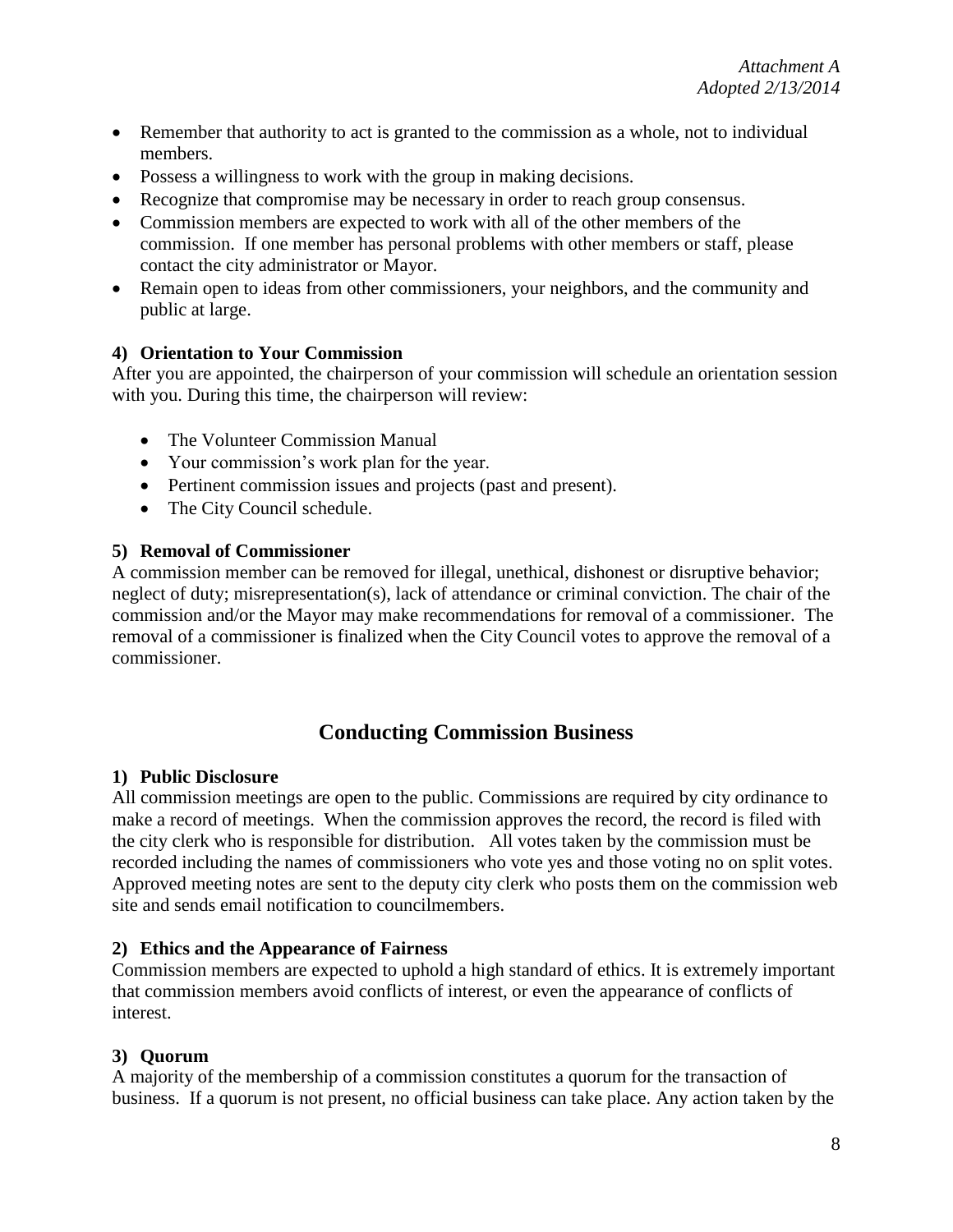majority of those present, when those present constitute a quorum at any regular or special meeting of a commission, shall be deemed and taken as the action of the commission.

#### **4) Lobbying and Campaigning**

#### **a) Lobbying**

A commission member designated by his/her commission as its representative may provide information and make informed recommendations on issues to Council and the Mayor. Any commissioner may testify before the council as an individual citizen. Individuals acting on their own may not represent themselves as speaking for the commission. (See the section on policy-making recommendations below.)

#### **b) Presentation to Council**

A commission may request to make a presentation to the council. It is up to the council whether such requests will be placed on the agenda.

#### **c) Ballot Measures**

Commission members may not use any public facilities to assist a campaign for election of any person to any office or any ballot measure. This includes calling staff during office hours to ask advice on a ballot issue, or discussing activities regarding the ballot measure on public property. Commissions may recommend that the council endorses a public initiative related to the role of the commission. Commissions, as individual citizens may participate in ballot or election issues, but when speaking publicly must stipulate that they are speaking as an individual citizen.

#### **5) Legal Counsel**

If a commission needs to have any legal questions answered, they may ask staff to request clarification from the city attorney.



#### **6) City Website**

Each commission has a web page that includes the current agenda and meeting notes and a description of the commission role. Commissioners may work with staff to make additions and changes to the website.

#### **7) Council Liaisons**

Individual city councilmembers serve as a liaison between council and an assigned commission. Councilmembers attend the commission meetings and represent the commission to the council and vice versa. This provides for effective communication between the Council and the commissions.

#### **8) Work Plans**

A work plan is the annual summary of work, issues and policy areas that a commission is striving to achieve. Work plans are developed in conjunction with the administration and approved by Council. Work plans are based on commission areas of responsibility and are focused on city/council goals, the comprehensive plan or other adopted plans, policy recommendations and existing commission programs. Work plans include: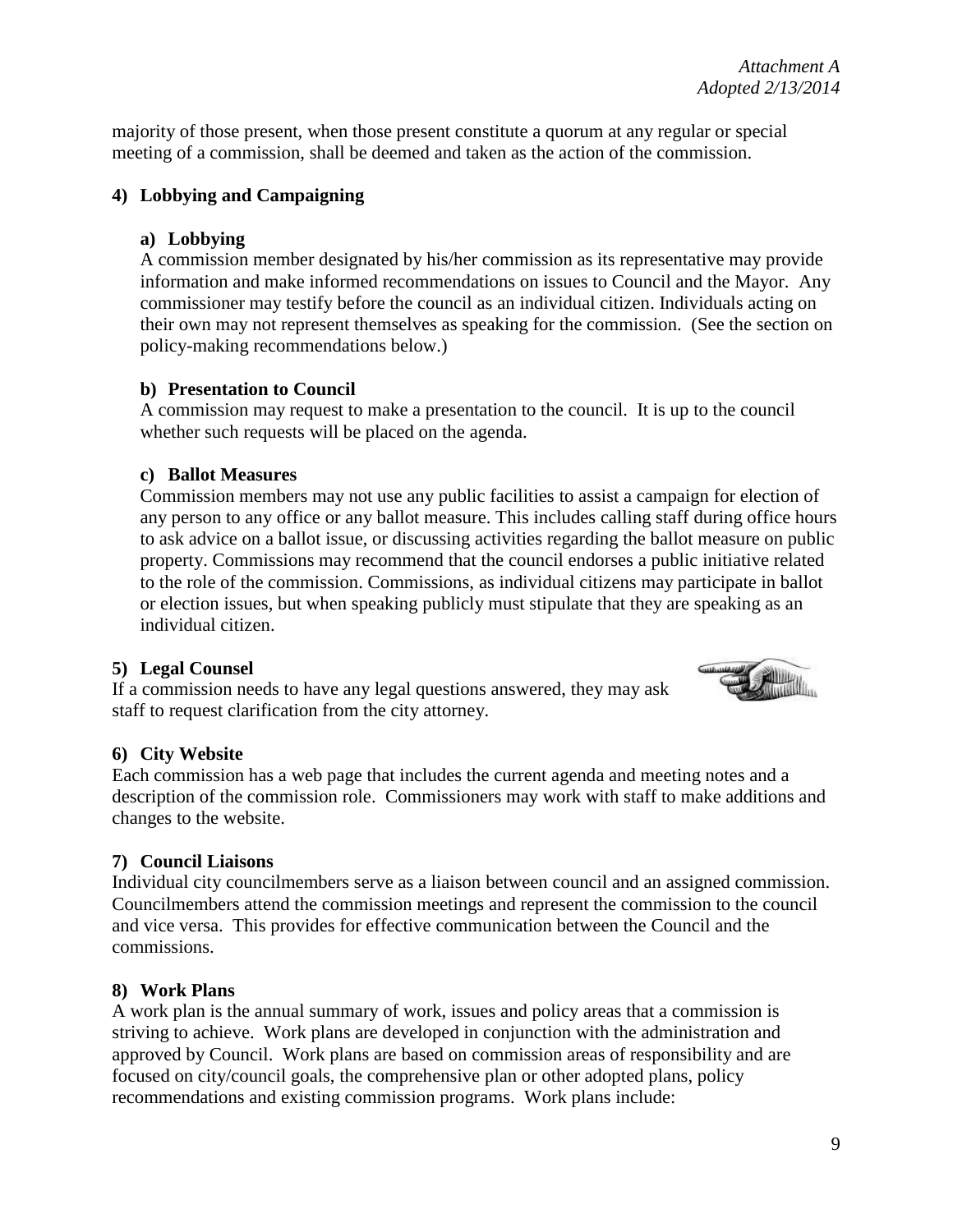- A brief description of each of the policy or issues (whether initiated by the Council, Mayor or commission), for both single issues and ongoing areas of responsibility;
- The city mayoral or council goal to be advanced by the policy or issue;
- Deliverables:
- Estimated timeframes for deliverables;
- Costs and staffing needs;
- Sub-committees and their charge; and
- Other issues of note.

Changes to work plans are necessary when commissions seek to add/remove issues for study and evaluation or address.

Work plans are proposed by commissions to the Mayor and City Council, after working with the city administrator and Mayor to define staffing and funding needs. If the work plan is submitted by the required August 30 submission date, the Mayor will review, work with the commission and forward the work plan for adoption by resolution by October 1. For a work plan process initiated by the Mayor with the commission because it was not submitted by August 30, the Mayor will forward the work plan for adoption by resolution within three weeks of receipt of the final commission-approved plan. If the Mayor and commission cannot reach agreement on the work plan, council will consider both of the proposed work plans.

Commissions are encouraged to propose work plan updates as new initiatives and/or ideas are identified though community input and commission initial exploration. It is important to note that the exploration of new initiatives should not interfere with achievement of the approved work plan. If the commission submits a change or amendment to the work plan, the Mayor will begin the review process with the commission and will forward the amended work plan for adoption by resolution within three weeks of receipt of the final commission-approved plan. If the Mayor and commission cannot reach agreement on the amendment, council will consider both proposals.

## **Policy-Making Recommendations**

#### **1) Public Policy**

Commissions may be asked by the Mayor or City Council to develop a policy recommendation for a specific issue. These recommendations are submitted to the Mayor for review, who will submit them to the Council. It is important that commissioners understand the fundamental meaning and characteristics of policy.

- Policy is a written statement.
- It is intended to be a guiding principle defining an organization's intent and direction. Policy should be set forth in broad terms so that it may remain applicable and usable for a long period of time.
- It should not be so detailed that it dictates how, when, or where things must be done.
- Policy may be amended, rewritten or abolished.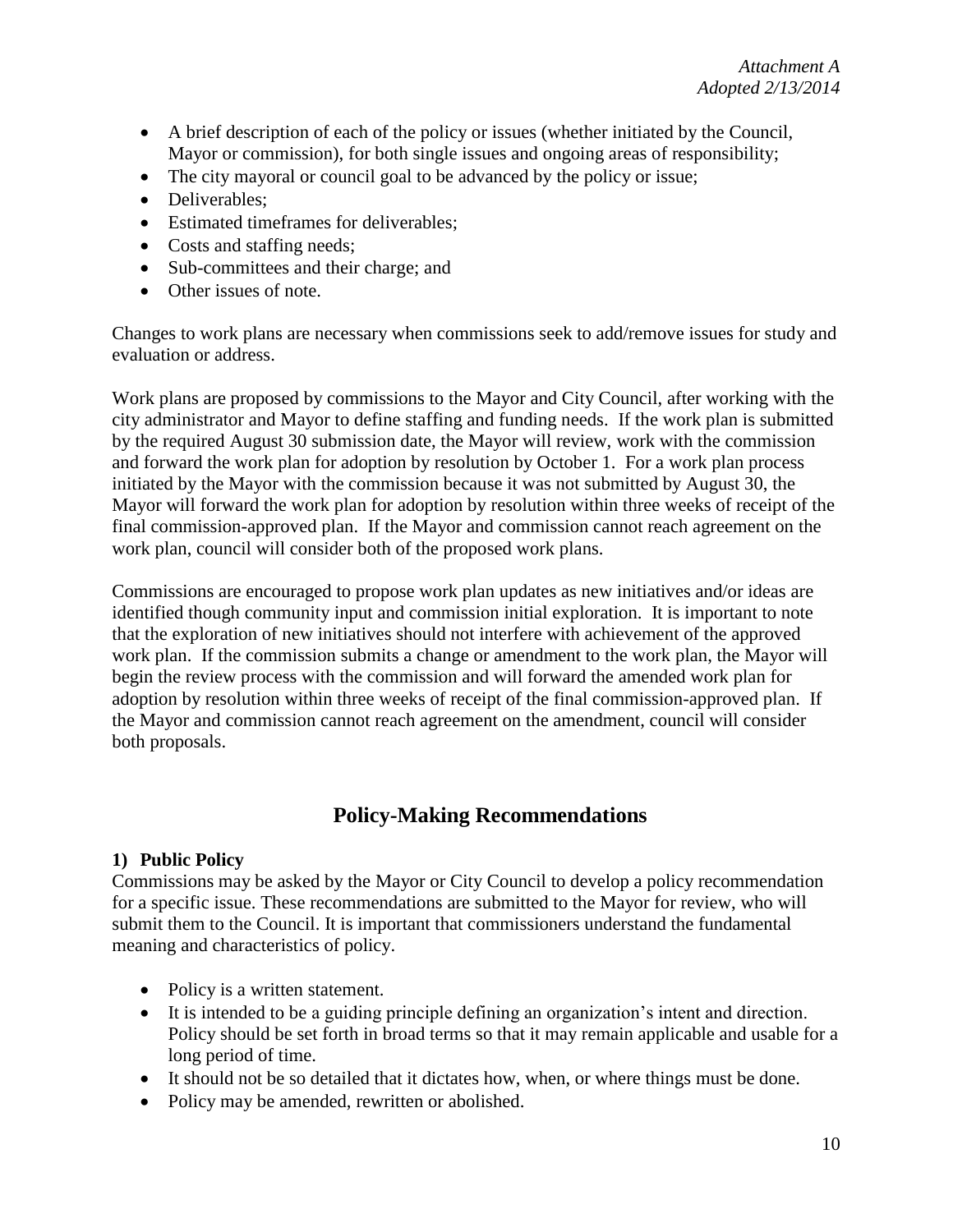- Policy should be reviewed periodically to ensure that it remains relevant.
- Policy should be stated clearly and concisely.

## **2) Program Recommendations**

The commissions also have a role in making program recommendations. For example, the decision to provide teen programs is a policy decision. Suggestions on the type of programs and how programs might work more effectively constitute program recommendations.

## **3) Making Recommendations to Council**

The Mayor or the council may request a commission to review an issue and/or

make a recommendation on a specific item.When presenting recommendations to the Council, it is essential that commission members keep the following in mind:

- All recommendations should be in written form; staff can assist in the preparation of the needed documents.
- All ideas should be expressed in clear and concise language.
- Proposed solutions should be viable and cost-effective.
- Recommendations should identify the reasons for the changes suggested.
- The advice should reflect *a consensus or a majority* of the commission members.
- The commission must make a recorded vote at a public meeting to make a recommendation from the commission.

If the commission submits a report or policy memorandum to the Mayor, the information shall be transmitted to the City Council at the next regular meeting with or without comments or recommendations.

## **4) Policy Documents that Guide the City**

A primary policy document for the city is the City Comprehensive Plan. This is revised every four years. The Planning Commission and city planner are responsible for drafting the Comprehensive Plan and its proposed updates for City Council consideration. Individual commissions are asked to revise the section of the plan that is pertinent to their program area. In addition there are other policy documents that guide citywide policies these include: the Parks and Recreation Open Space Plan, the Shoreline Master Plan, and the Surface Water Plan.

## **5) Testifying at Public Hearings**

Commission members may choose to testify at legislative, local government or community hearings. When providing testimony on behalf of the commission, members should refrain from expressing personal opinions. It can be helpful to provide copies of written testimony prior to the hearing. To provide effective testimony, members should keep the following guidelines in mind:

- All testimony should be brief, concise, and honest.
- Since you will not likely have time to read lengthy written testimony; you may want to highlight important points in the written report when you speak. The report can be distributed to the Mayor and City Council.
- If others are offering similar testimony, try to coordinate information to avoid repetition.